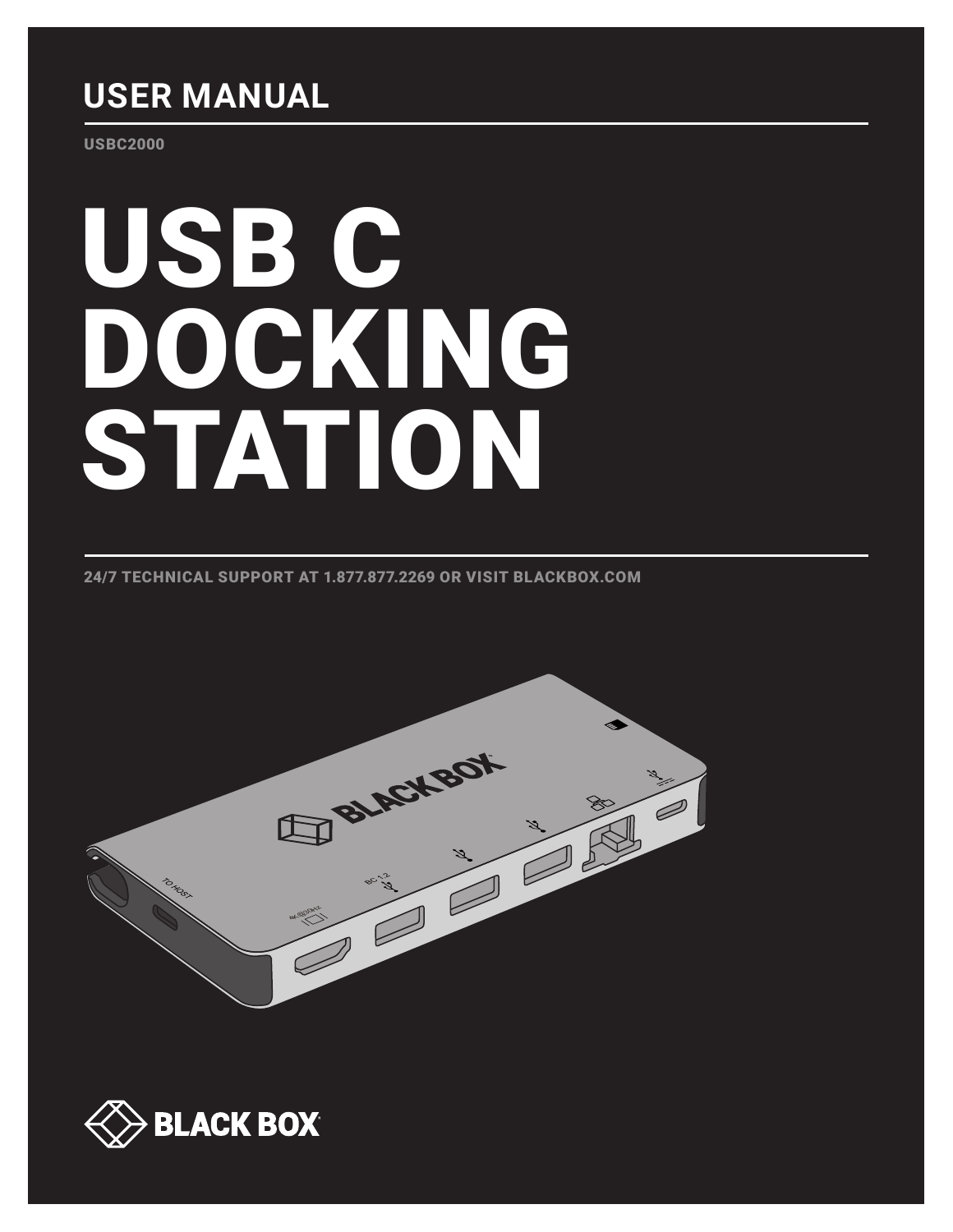## **TABLE OF CONTENTS**



| 10 |
|----|
| 10 |
|    |



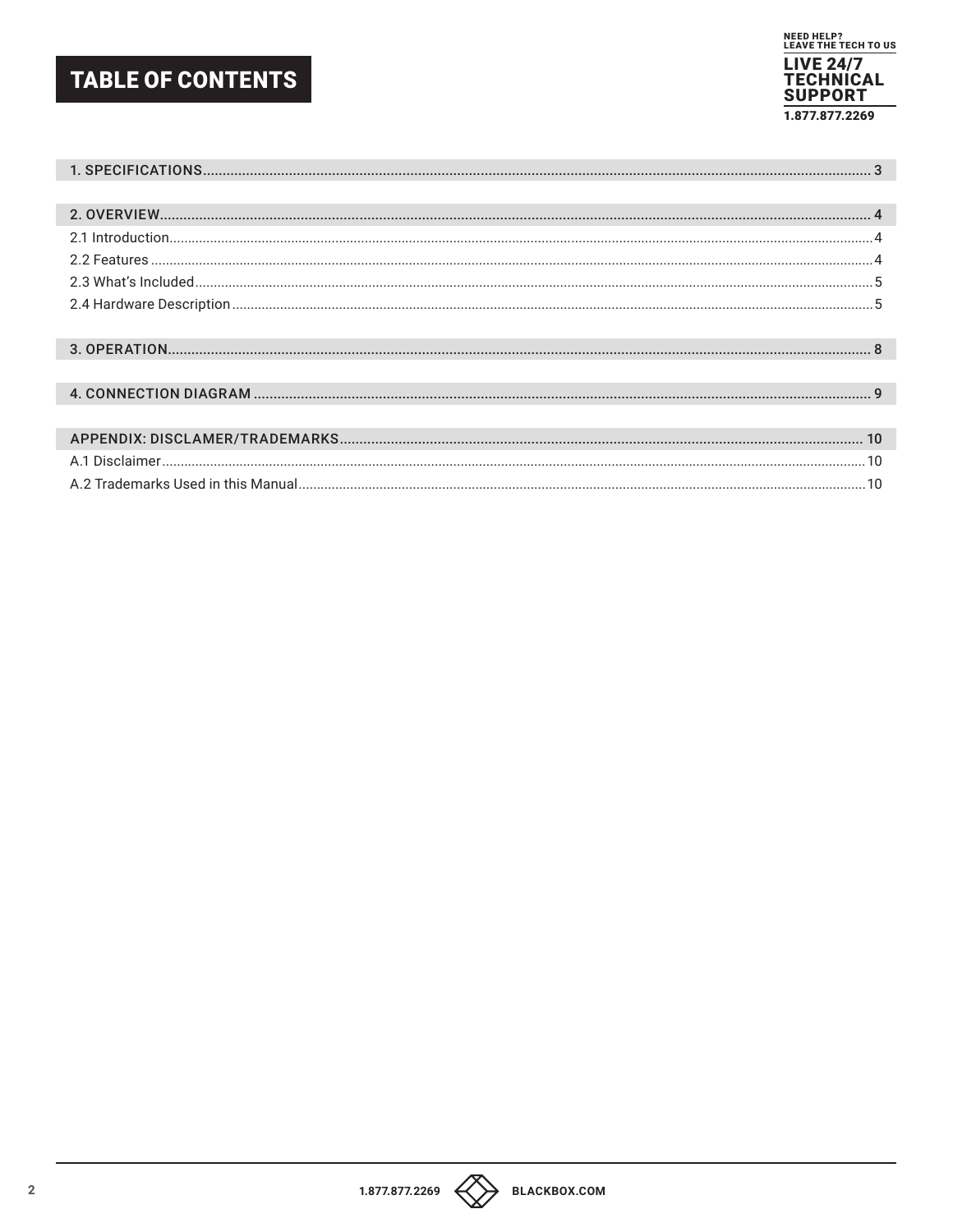

#### TABLE 1-1. SPECIFICATIONS

<span id="page-2-0"></span>

| <b>SPECIFICATION</b>         | <b>DESCRIPTION</b>                                                                                                                      |  |  |
|------------------------------|-----------------------------------------------------------------------------------------------------------------------------------------|--|--|
| <b>Connectors</b>            |                                                                                                                                         |  |  |
| Input Connectors             | (1) USB-C Female (with our Type-C M to M cable)                                                                                         |  |  |
| Output Connectors            | (3) USB 3.0 Female;<br>(1) USB-C Female (for data and charging);<br>$(1)$ RJ-45;<br>(1) HDMI Female;<br>(1) Micro SDX;<br>$(1)$ SD/MMCX |  |  |
| Environmental                |                                                                                                                                         |  |  |
| <b>Operating Temperature</b> | 32 to 113° F (0 to 45° C)                                                                                                               |  |  |
| Storage Temperature          | +14 to +158° F (-10 to +70° C)                                                                                                          |  |  |
| <b>Operating Humidity</b>    | 10 to 85% RH (no condensation)                                                                                                          |  |  |
| Storage Humidity             | 5 to 90% RH (no condensation)                                                                                                           |  |  |
| <b>Regulatory Approvals</b>  |                                                                                                                                         |  |  |
| Certifications               | FCC, CE                                                                                                                                 |  |  |
|                              | CAN ICES-3(B)/NMB-3(B)                                                                                                                  |  |  |
| Power                        |                                                                                                                                         |  |  |
| Power Supply                 | USB-C Female Port,<br>Up to 100 W (20 V/5 A)                                                                                            |  |  |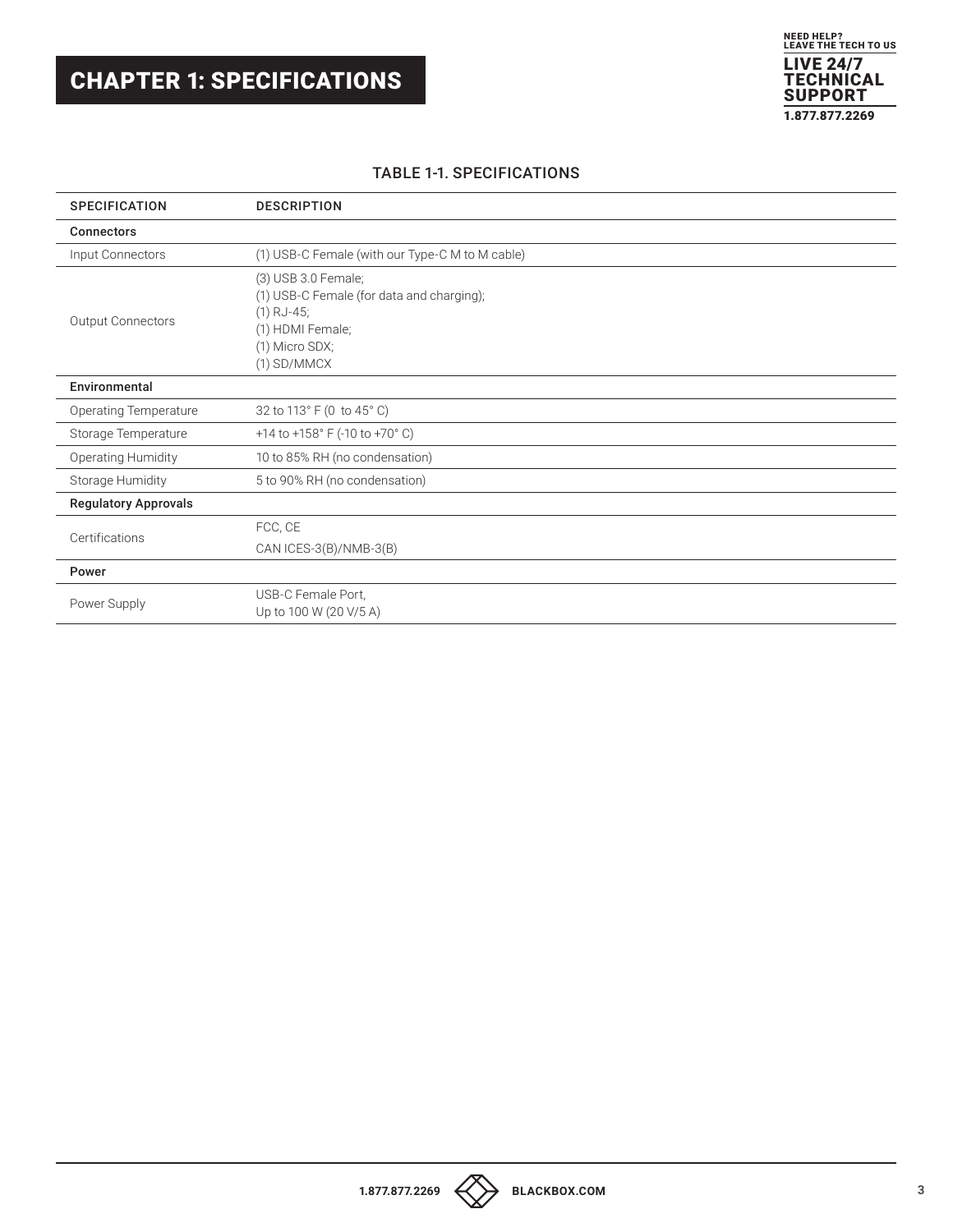## <span id="page-3-0"></span>CHAPTER 2: OVERVIEW



#### <span id="page-3-1"></span>**2.1 INTRODUCTION**

This is a USB-C to three USB 3.0, HDMI, RJ-45, Micro SD, SD/MMC, Type-C Data and PD Charging Adapter. The USB 3.0 port allows you to connect a USB device to the host USB-C computer. The USB-C female port supports both PD Charging and data; the Gigabit Ethernet port allows the host computer to get access to the network; the HDMI port allows you to connect an HDMI monitor so that you can watch videos on a big screen; and the Micro SD and SD/MMC port allows you to read data in the memory card on the host PC. It can work on all PCs and mobile phones that support DP Alt Mode.

#### <span id="page-3-2"></span>**2.2 FEATURES**

- Interface:
	- (1) Type-C Female (connect to Type-C host PC with our equipped Type-C M to M cable)
	- (1) Type-C Female (for data and PD Charging)
- (3) USB-A Female
- (1) HDMI Female
- (1) RJ-45
- (1) SD slot
- (1) Micro SD slot
- Supports USB 3.0 super speed (5 Gbps) transmission, backwards-compatible with USB 2.0
- One of the three USB-A ports supports BC 1.2, the power of this port can be up to 7.5W (5V/1.5A)
- Supports 10/100/1000Mbps bandwidth for the RJ-45 port
- ◆ Supports HDMI resolution up to 4K @ 30 Hz, 2K @ 30 Hz
- Type-C female port supports both data (5 Gbps) and PD Charging 100W (20 V / 5 A)
- Multiple USB-C interfaces support plug and play, hot swap
- Supports Secure Digital v3.0 UHS-I (Ultra High Speed): SDR12 (12.5 Mbyte/s)/SDR25 (25 Mbyte/s)/SDR50 (50 Mbyte/s)/DDR50 (50 Mbyte/s)/ SDR104 (104 Mbyte/s)
- Allows SD and Micro SD card to work at the same time
- Supports Fast Role Swap of PD 3.0, the connected device will not get disconnected when plugging in and out PD Adapter
- Easy to use and carry

#### NOTE: Description of the Detached Type-C M to M Cable

1. It is a USB 3.1 Type-C Gen2 Full-featured cable with speeds up to 10 Gbps; E-marked IC and Vbus current capability up to 5 Amp

2. This product only functions well with the Black Box equipped Type-C M to M cable or cable produced by Black Box that has the same spec as the original one. To guarantee the proper functioning of this product, if you lose the equipped cable, contact Black Box Technical Support at 877-877-2269 or info@blackbox.com to buy another cable of the same spec. Avoid using cables produced by other manufacturers.



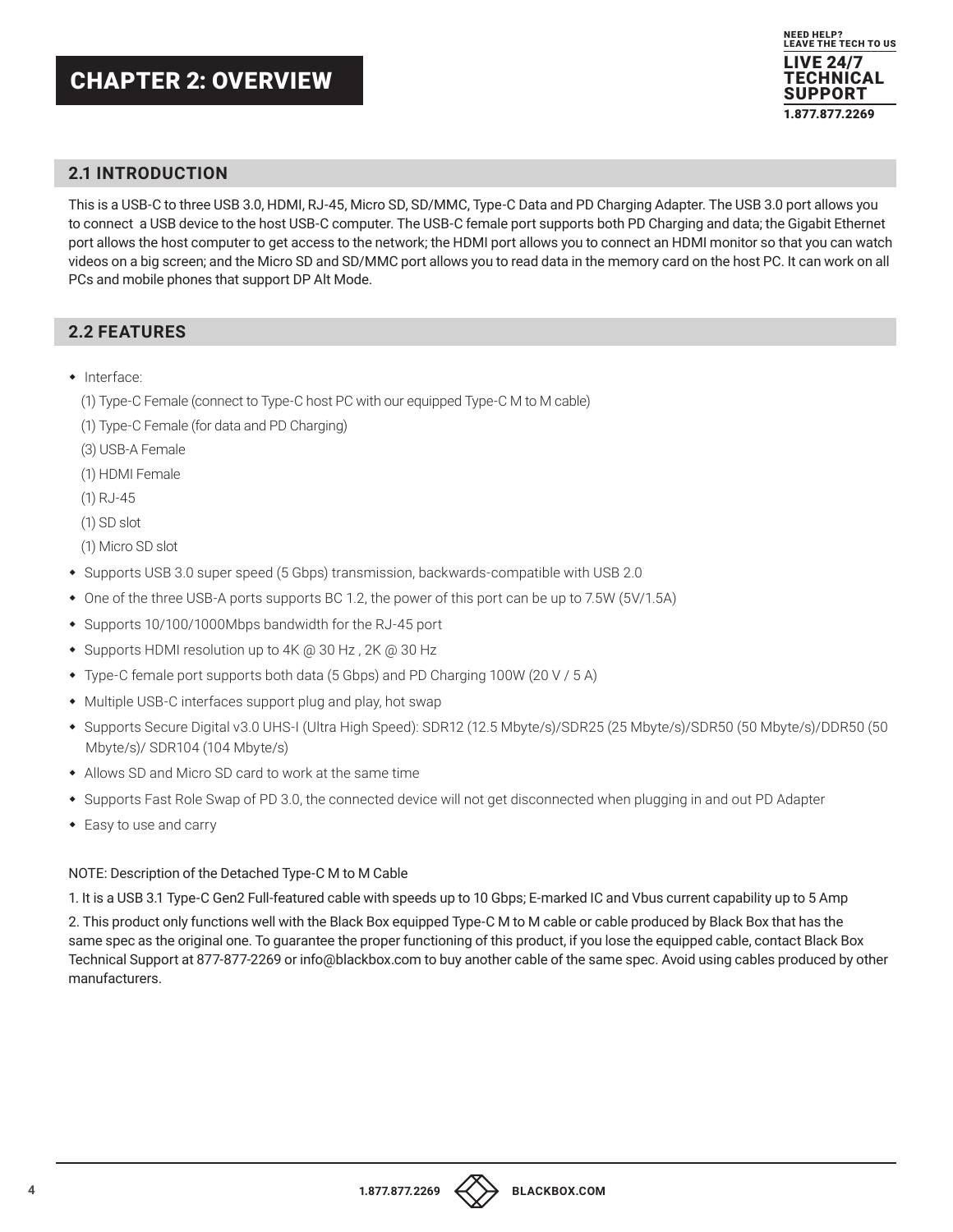

#### **2.3 WHAT'S INCLUDED**

Your package should include the following items. If anything is missing or damaged, contact Black Box Technical Support at 877-877-2269 or info@blackbox.com

- (1) Main unit
- (1) Type-C M to M cable (stores inside the main unit)

#### <span id="page-4-0"></span>**2.4 HARDWARE DESCRIPTION**

Figures 2-1 through 2-4 show the front, back, and sides of the unit. Tables 2-1 through 2-4 describe its components.





#### TABLE 2-1. FRONT PANEL COMPONENTS

| COMPONENT                   | <b>DESCRIPTION</b>                                 |
|-----------------------------|----------------------------------------------------|
| USB Type C male connector   | Connects to MacBook or Chromebook computer         |
| <b>HDMI</b> connector       | Connects to HDMI display, $4K \text{ (a)} 30 Hz$   |
| (3) USB Type A connectors   | Connect to USB 3.0/2.0 devices                     |
| RJ-45 connector             | Connects to Ethernet router                        |
| USB Type C female connector | Connects to USB Type C device or Type C PD adapter |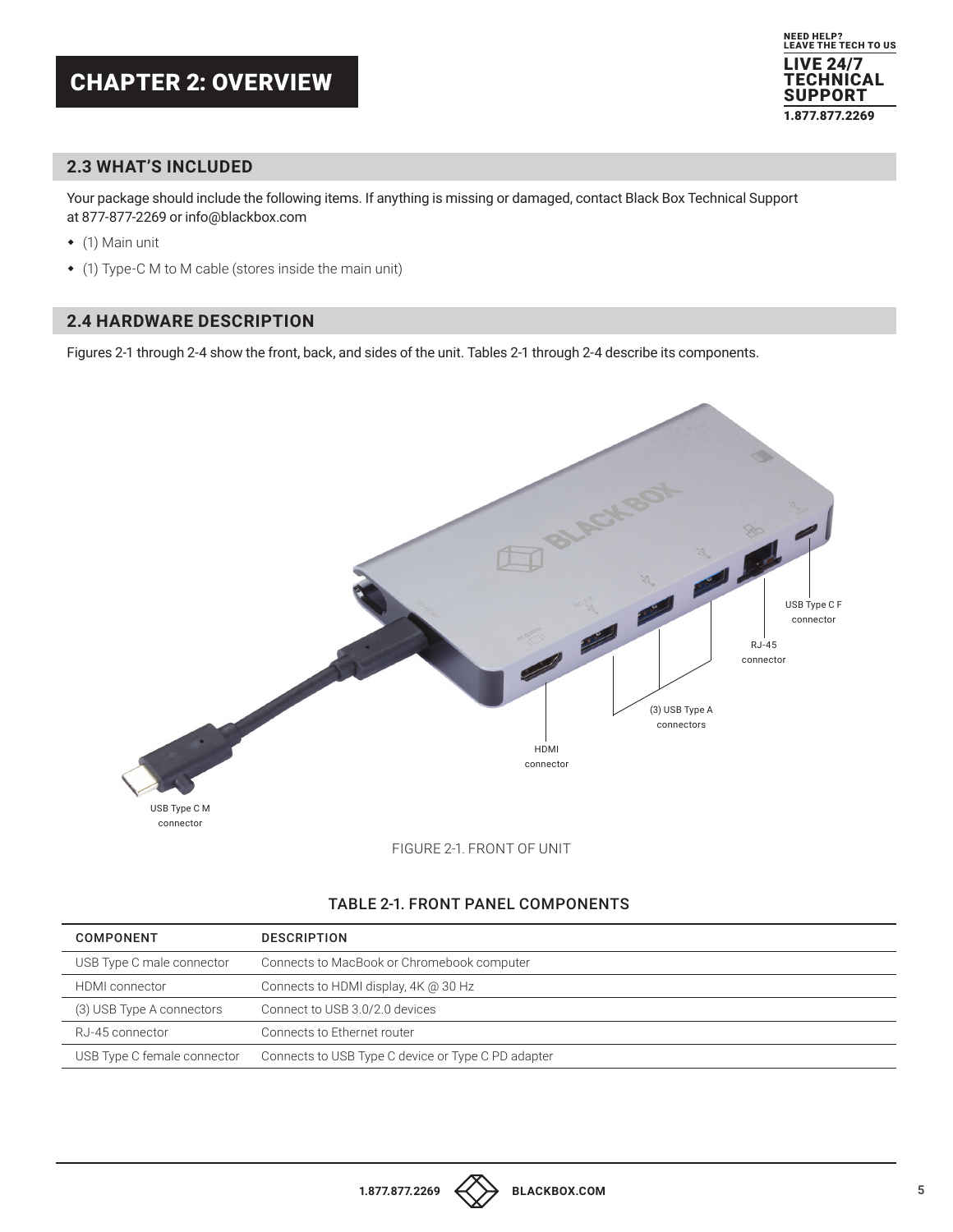## CHAPTER 2: OVERVIEW



FIGURE 2-2. BACK OF UNIT

#### TABLE 2-2. BACK PANEL COMPONENTS

| <b>COMPONENT</b>         | <b>DESCRIPTION</b>                                                                                                |
|--------------------------|-------------------------------------------------------------------------------------------------------------------|
| USB-C cable storage slot | This is where the cable is stored. It would be removed from here and be plugged into the USB-C port labeled Host. |



FIGURE 2-3. SIDE 1 OF UNIT

#### TABLE 2-3. SIDE 1 PANEL COMPONENTS

| COMPONENT          | <b>DESCRIPTION</b>        |
|--------------------|---------------------------|
| Micro SD card slot | Insert Micro SD card here |
| SD card slot       | Insert SD card here       |

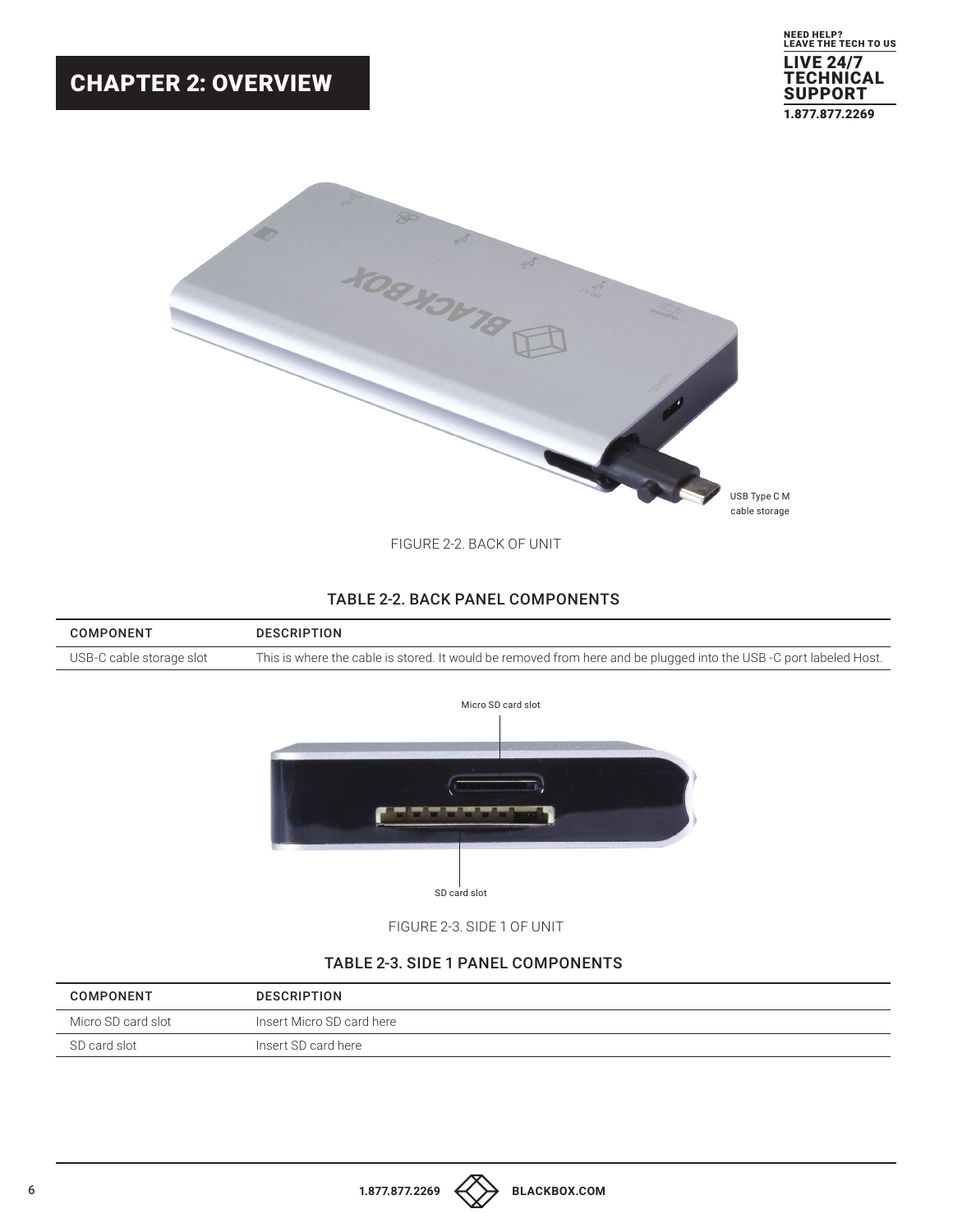### **1.877.877.2269 BLACKBOX.COM 7**







FIGURE 2-4. SIDE 2 OF UNIT

#### TABLE 2-4. SIDE 2 PANEL COMPONENTS

| COMPONENT                | <b>DESCRIPTION</b>                                               |
|--------------------------|------------------------------------------------------------------|
| USB-C cable storage slot | This is where you store the supplied USB-C cable when not in use |
| USB Type C connector     | Connects to host computer                                        |

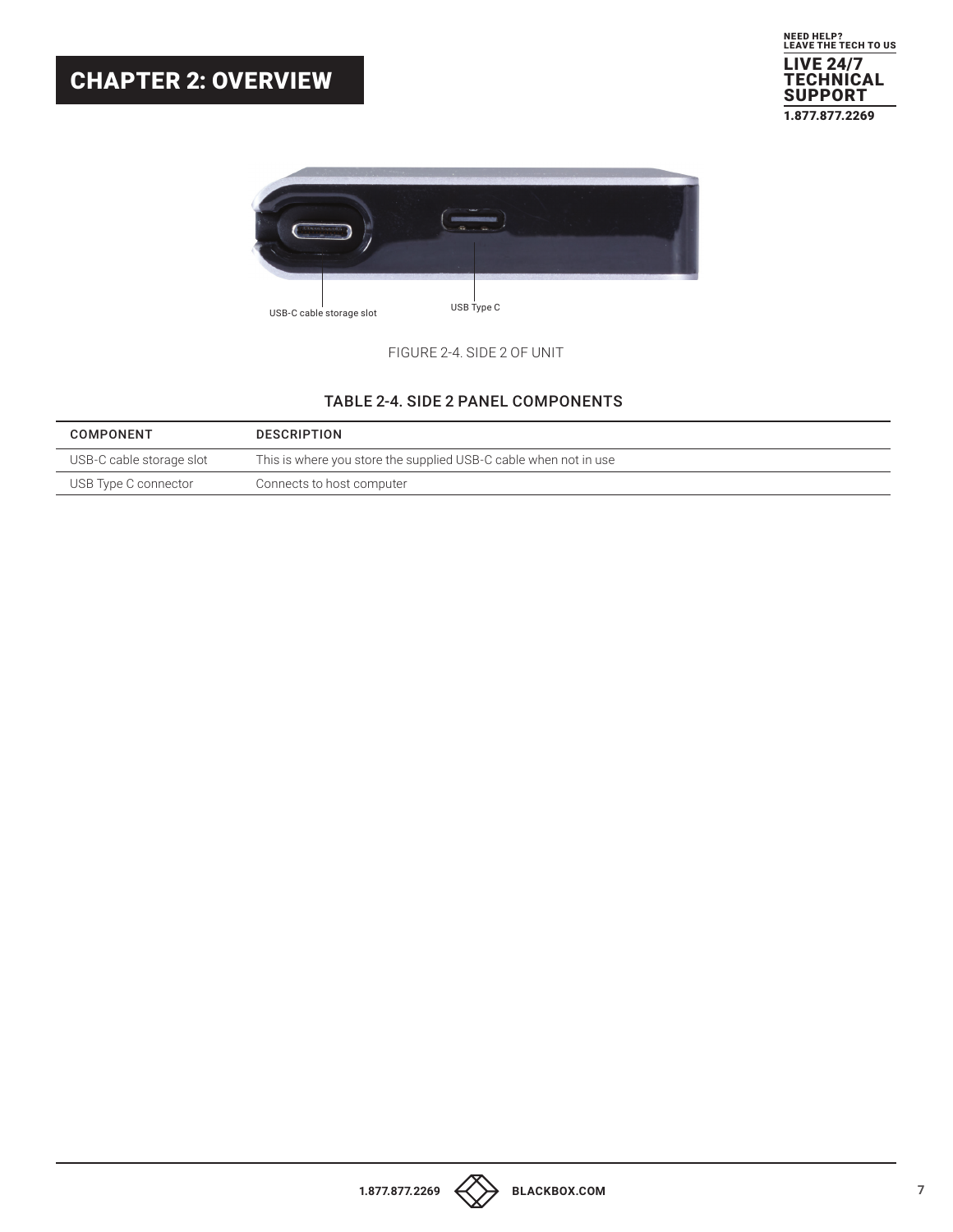## <span id="page-7-0"></span>CHAPTER 3: OPERATION



- 1. Connect the USB-C Female port of the USB C Docking Station to a Macbook or Chromebook or other USB-C host with the included Type-C M to M cable.
- 2. Connect the three USB 3.0 outputs of the USB C Docking Station to three USB 3.0/2.0 devices.
- 3. Connect HDMI output of the USB C Docking Station to HDTV with one HDMI cable.
- 4. Connect the Gigabit Ethernet port of the USB C Docking Station to an Ethernet Router with an Ethernet cable.
- 5. Automatically or manually set the IP address of the computer.
- 6. Insert a Micro SD, SD/MMC card into the responding slots.
- 7. Connect the USB-C charging port, it can charge the host computer and support power for the USB C Docking Station simultaneously.

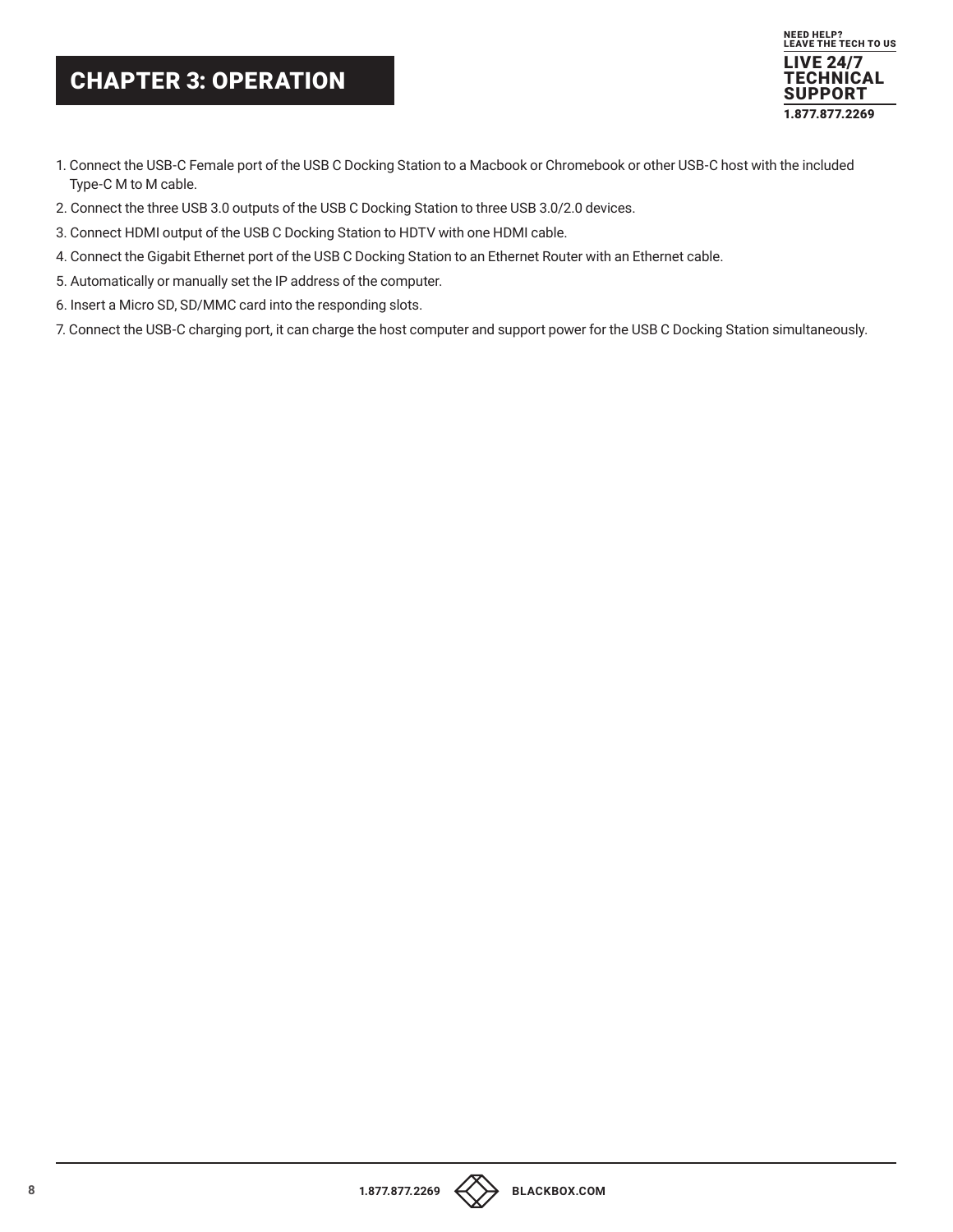## <span id="page-8-0"></span>CHAPTER 4: CONNECTION DIAGRAM





FIGURE 4-1. CONNECTION DIAGRAM

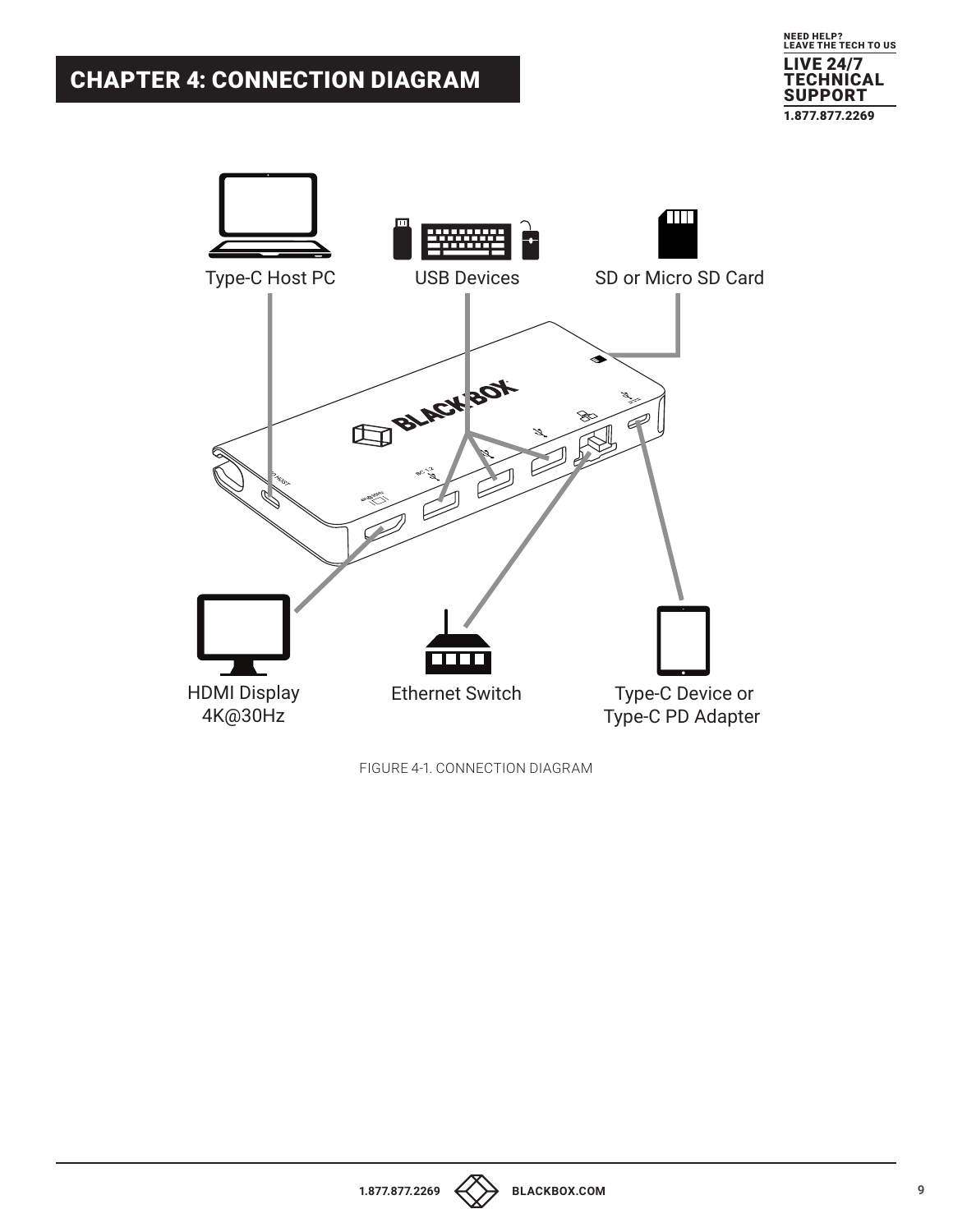

#### <span id="page-9-1"></span><span id="page-9-0"></span>**A.1 DISCLAIMER**

Black Box Corporation shall not be liable for damages of any kind, including, but not limited to, punitive, consequential or cost of cover damages, resulting from any errors in the product information or specifications set forth in this document and Black Box Corporation may revise this document at any time without notice.

#### <span id="page-9-2"></span>**A.2 TRADEMARKS USED IN THIS MANUAL**

Black Box and the Black Box logo type and mark are registered trademarks of Black Box Corporation.

Any other trademarks mentioned in this manual are acknowledged to be the property of the trademark owners.



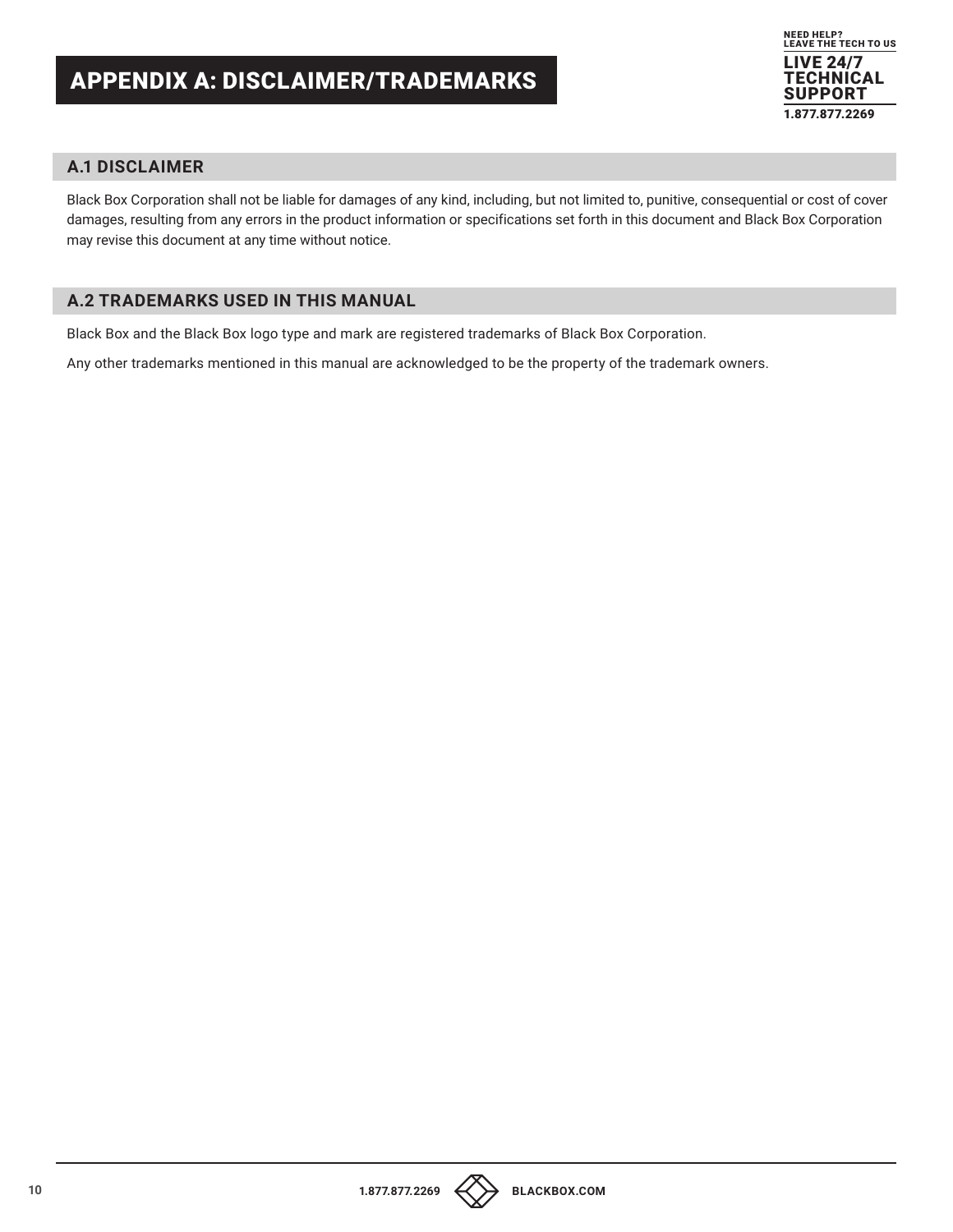## NOTES



| 1.877.877.2269<br>BLACKBOX.COM |  |  |  |  |  |
|--------------------------------|--|--|--|--|--|